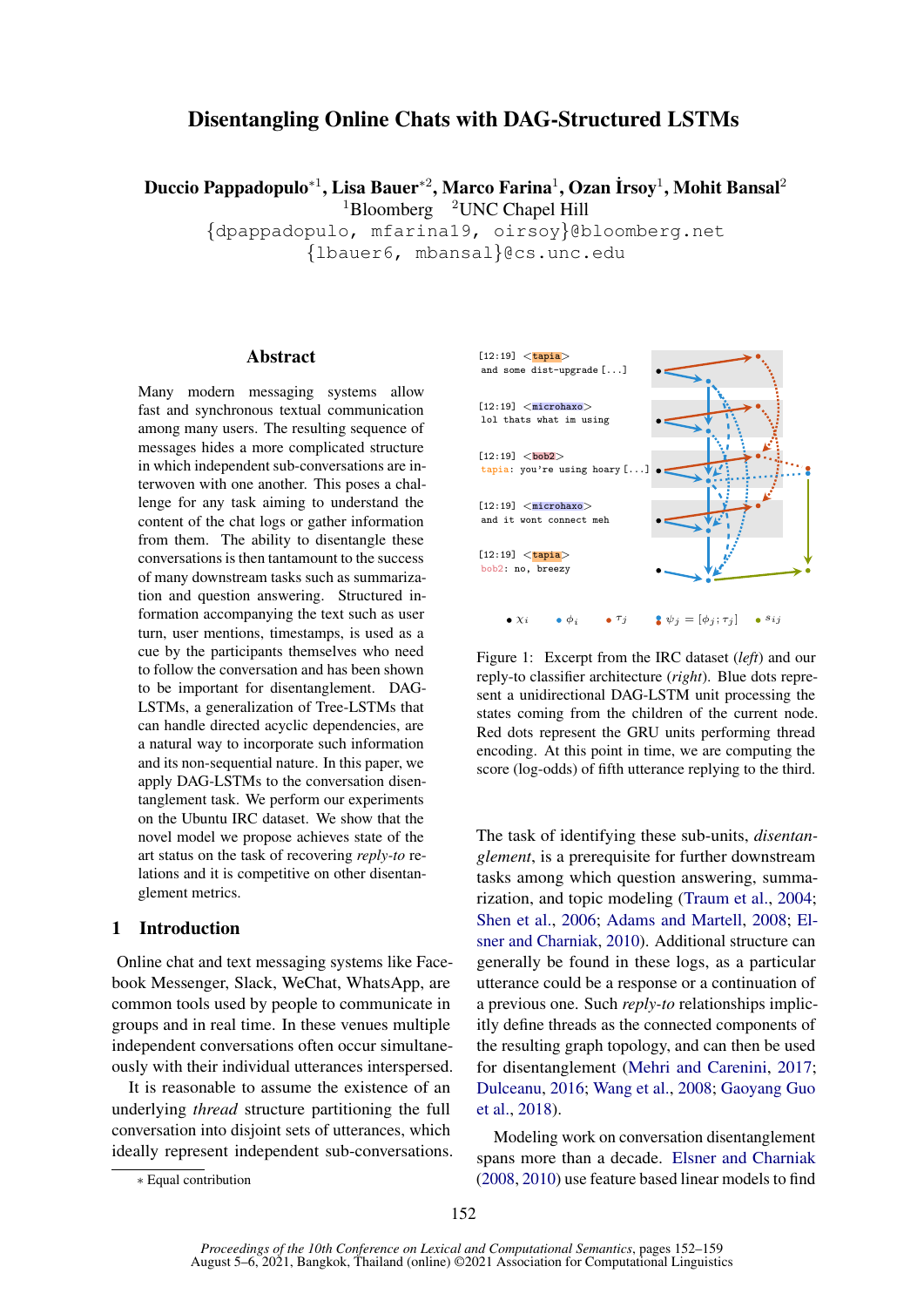pairs of utterances belonging to the same thread and heuristic global algorithms to assign posts to threads. [Mehri and Carenini](#page-5-2) [\(2017\)](#page-5-2) and [Jiang](#page-4-5) [et al.](#page-4-5) [\(2018\)](#page-4-5), while also adopting similar heuristics, use features extracted through neural models, LSTMSs [\(Hochreiter and Schmidhuber,](#page-4-6) [1997\)](#page-4-6) and siamese CNNs [\(Bromley et al.,](#page-4-7) [1993\)](#page-4-7) respectively. [Wang et al.](#page-5-4) [\(2011\)](#page-5-4) follow a different approach by modeling the interactions between the predicted reply-to relations as a conditional random field.

One challenge in building automatic systems that perform disentanglement is the scarcity of large annotated datasets to be used to train expressive models. A remarkable effort in this direction is the work of [Kummerfeld et al.](#page-5-5) [\(2019a\)](#page-5-5) and the release of a dataset containing more that  $77k$  utterances from the IRC #Ubuntu channel with annotated reply-to structure. In the same paper, it is shown how a set of simple handcrafted features, pooling of utterances GloVe embeddings [\(Pennington et al.,](#page-5-6) [2014\)](#page-5-6), and a feed-forward classifier can achieve good performances on the disentanglement task. Most of the follow-up work on the dataset relies on BERT [\(Devlin et al.,](#page-4-8) [2019\)](#page-4-8) embeddings to generate utterance representations [\(Zhu et al.,](#page-5-7) [2020;](#page-5-7) [Gu](#page-4-9) [et al.,](#page-4-9) [2020;](#page-4-9) [Li et al.,](#page-5-8) [2020\)](#page-5-8). [Zhu et al.](#page-5-7) [\(2020\)](#page-5-7) use an additional transformer module to contextualize these representations, while [Gu et al.](#page-4-9) [\(2020\)](#page-4-9); [Li](#page-5-8) [et al.](#page-5-8) [\(2020\)](#page-5-8) use an LSTM. Two exceptions are [Liu](#page-5-9) [et al.](#page-5-9) [\(2020\)](#page-5-9), which models thread membership in an online fashion and discards reply-to relationships, and the recent [Yu and Joty](#page-5-10) [\(2020a\)](#page-5-10) which uses pointer networks [\(Vinyals et al.,](#page-5-11) [2015\)](#page-5-11).

In this short paper, we use DAG-structured LSTMs ( $\text{l}$ rsoy et al., [2019\)](#page-5-12) to study disentanglement. As a generalization of Tree-LSTMs [\(Tai](#page-5-13) [et al.,](#page-5-13) [2015a\)](#page-5-13), DAG-LSTMs allow to faithfully represent the structure of a conversation, which is more properly described as a directed acyclic graph (DAG) than a sequence. Furthermore, DAG-LSTMs allow for the systematic inclusion of structured information like user turn and mentions in the learned representation of the conversation context. We enrich the representation learned by the DAG-LSTM by concatenating to it a representation of the thread to which the utterance belongs. This *thread encoding* is obtained by means of a GRU unit [\(Cho et al.,](#page-4-10) [2014\)](#page-4-10) and captures thread specific features like style, topic, or persona. Finally we manually construct new features to improve username matching, which is crucial for detecting user

mentions, one of the most important features for disentanglement.

Our results are summarized in Table [1.](#page-3-0) The DAG-LSTM significantly outperforms the BiL-STM baseline. Ablation studies show the importance of the new features we introduce. When augmented by thread encoding and a careful handling of posts predicted to be thread starters, the DAG-LSTM architecture achieves state of the art performances on *reply-to* relation extraction on the IRC Ubuntu dataset and it is competitive on the other metrics which are relevant to disentanglement.

### <span id="page-1-1"></span>2 Methodology

#### 2.1 Problem Statement

A multi-party chat C is a sequence of posts  $(c_i)_i$ ,  $i = 1, \ldots, |C|$ . For each *query* post  $c_i$  we look for the set of *link* posts  $\mathcal{R}(c_i)$  such that  $c_i$  replies to, or *links to*,  $c_j$  for  $c_j \in \mathcal{R}(c_i)$ . When a post  $c$  is a conversation starter we define, consistently with [Kummerfeld et al.](#page-5-5) [\(2019a\)](#page-5-5),  $\mathcal{R}(c) = \{c\}$ , that is c replies to itself, it is a *self-link*. This reply-to binary relation defines a DAG over C. By taking the union of the reply-to relation with its converse and by calculating its transitive closure, we obtain an equivalence relation on C whose equivalence classes are threads, thus solving the disentanglement problem.

We frame the problem as a sequence classification task. For each query post  $c_i$  we consider its  $L$ preceding posts  $\mathcal{O}_{c_i} \equiv \{c_{i-L-1}, \ldots, c_i\}$  and predict one of them as its link. In the IRC Ubuntu dataset, predicting a single link per query post is a good approximation, holding true for more than 95% of the annotated utterances. We use  $L = 50$ in the following. As described in Sections [2.2](#page-2-0) and [2.3,](#page-2-1) for each query utterance  $c_i$ , we construct a contextualized representation,  $\phi_i \equiv \phi(c_i, C)$ . We do the same for each of the links  $c_j \in \mathcal{O}_{c_i}$ , using a representation  $\psi$  that can in principle differ from  $\phi$ . We then calculate  $p(c_i \text{ replies-to } c_j) \equiv p(c_j | c_i)$  as

<span id="page-1-0"></span>
$$
p(c_j|c_i) \equiv \frac{\exp(s_{ij})}{\sum_{c_k \in \mathcal{O}_{c_i}} \exp(s_{ik})},\tag{1}
$$

where  $s_{ij} \equiv s(\phi_i, \psi_j, f_{ij})$  is a real-valued scoring function described in Section [2.4](#page-2-2) and  $f_{ij}$  are additional features. The parameters of the resulting model are learned by maximizing the likelihood associated to Eq. [1.](#page-1-0) At inference time we predict  $\hat{j} = \text{argmax}_{c_j \in \mathcal{O}_{c_i}} p(c_j|c_i).$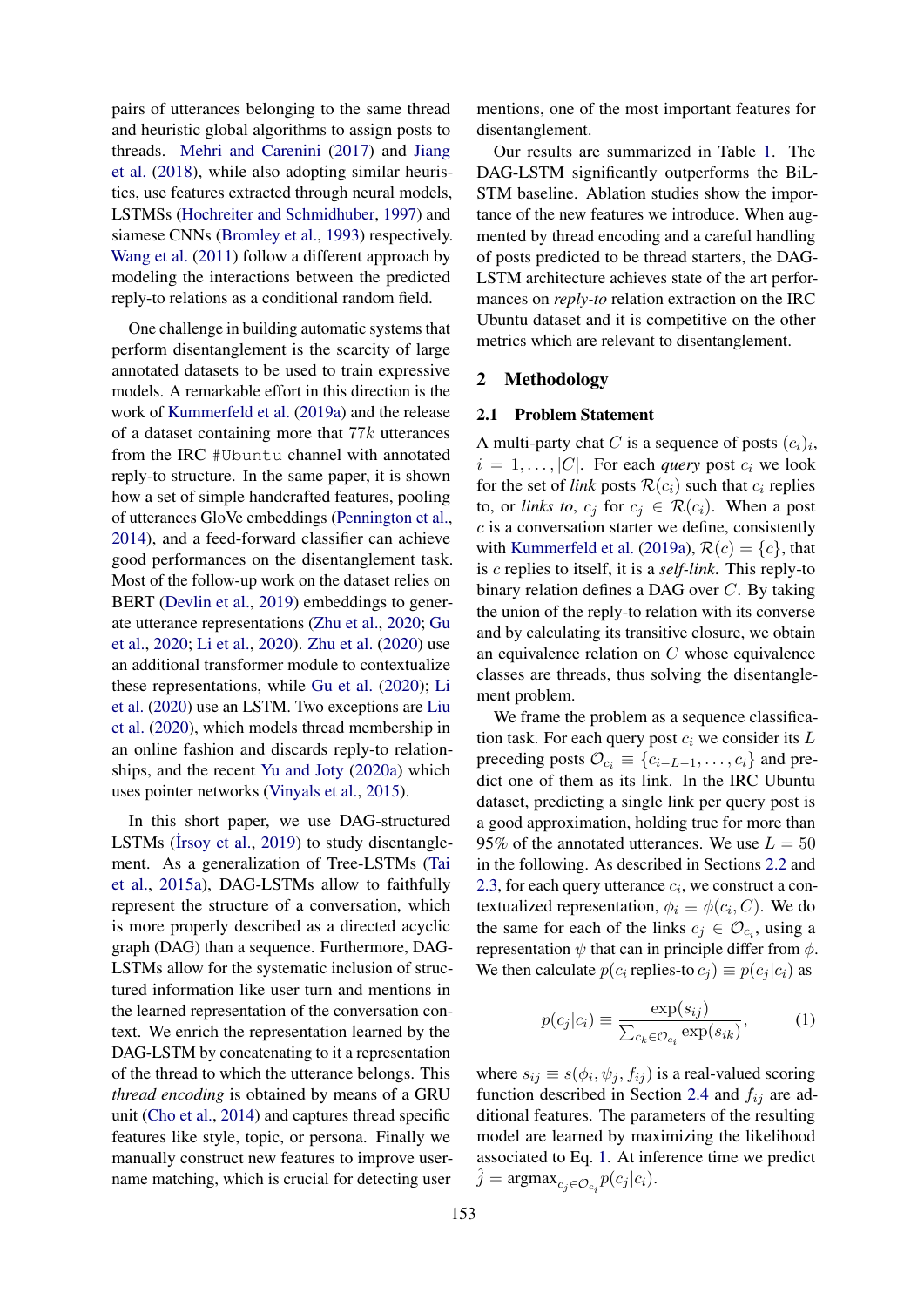#### <span id="page-2-0"></span>2.2 Contextual Post Representation

The construction of the  $\phi$  and  $\psi$  representations closely follows Irsoy et al. [\(2019\)](#page-5-12). Every post  $c_i$ is represented as a sequence of tokens  $(t_n^i)_n$ . An embedding layer maps the tokens to a sequence of  $d_I$ -dimensional real vectors  $(\omega_n^i)_n$ . We use the tokenizer and the word embeddings from [Kum](#page-5-5)[merfeld et al.](#page-5-5) [\(2019a\)](#page-5-5),  $d_I = 50$ . We generate a representation  $\chi_i$  of  $c_i$  by means of a single BiLSTM layer unrolled over the sequence of the token embeddings  $(v_n^i)_n \equiv \text{BiLSTM}[(\omega_n^i)_n]$  followed by elementwise max-affine pooling  $\chi_i$  =  $\max_n \text{Affine}[(v_n^i)_n].$ 

To obtain the contextualized representations  $\phi$ , we use a DAG-LSTM layer. This is an N-ary Tree-LSTM [\(Tai et al.,](#page-5-13) [2015a\)](#page-5-13) in which the sum over children in the recursive definition of the memory cell is replaced with an elementwise max operation (see Appendix). This allows the existence of multiple paths between two nodes (as it is the case if a node has multiple children) without the asso-ciated state explosion (Irsoy et al., [2019\)](#page-5-12). This is crucial to handle long sequences, as in our case.

At each time step the DAG-LSTM unit receives the utterance representation  $\chi_i$  of the current post  $c_i$ as the input and all the hidden and cell states coming from a labeled set of children,  $\mathcal{C}(c_i)$ , see Fig-ure [1.](#page-0-0) In our case  $\mathcal{C}(c_i)$  contains three elements: the previous post in the conversation  $(c_{i-1})$ , the previous post by the same user of  $c_i$ , the previous post by the user mentioned in  $c_i$  if any. More dependencies can be easily added making this architecture well suited to handle structured information. The DAG-LSTM is unrolled over the sequence  $(\{\chi_i, \mathcal{C}(c_i)\})_i$ , providing a sequence of contextualized post representations  $(\phi_i)_i$ . We also consider a bidirectional DAG-LSTM defined by a second unit processing the reversed sequence  $\tilde{c}_i \equiv c_{|C|-i+1}$ . Forward and backward DAG-LSTM representations are then concatenated to obtain  $\phi$ .

### <span id="page-2-1"></span>2.3 Thread Encoding

The link post representation  $\psi$  can coincide with the query one,  $\psi_i \equiv \phi_i$ . One potential issue with this approach is that  $\psi$  does not depend on past thread assignments. Furthermore, thread-specific features such as topic and persona, cannot be easily captured by the hierarchical but sequential model described in the previous section. Thus we augment the link representations by means of *thread encoding* [\(Liu et al.,](#page-5-9) [2020\)](#page-5-9). Given a query,  $c_i$ , and a link  $c_j$  posts pair, we consider the thread  $\mathcal{T}(c_j) = (c_{t_i}), t_i < t_{i+1}, t_{|\mathcal{T}(c_j)|} = j$ , to which  $c_i$  has been assigned. We construct a representation  $\tau_j$  of such thread by means of a GRU cell,  $\tau_j = \text{GRU}[(\chi(c))_{c \in \mathcal{T}(c_j)}].$   $\psi_j$  is then obtained by concatenating  $\phi_j$  and  $\tau_j$ . At training time we use the gold threads to generate the  $\tau$  representations, while at evaluation time we use the predicted ones.

#### <span id="page-2-2"></span>2.4 Scoring Function

Once query and link representations are constructed we use the scoring function in Eq. [1](#page-1-0) to score each link against the query utterance, with s a three-layer feed-forward neural network. The input of the network is the concatenation  $[\phi_i; \psi_j; f_{ij}]$ , where  $f_{ij}$  are the 77 features introduced by [Kum](#page-5-5)[merfeld et al.](#page-5-5) [\(2019a\)](#page-5-5). We augment them by 42 additional features based on Levenshtein distance and longest common prefix between query's username and words in the link utterance (and viceversa). These are introduced to improve mention detection by being more lenient on spelling mistakes (see [2.5](#page-2-3) for precise definitions).

#### <span id="page-2-3"></span>2.5 User Features

While IRC chats allow systematically tagging other participants (a single mention per post), users can address each other explicitly by typing usernames. This allows for abbreviations and typos to be introduced, which are not efficiently captured by the set of features used by [Kummerfeld et al.](#page-5-14) [\(2019b\)](#page-5-14). To ameliorate this problem we construct additional features. Given a pair of utterances  $c_1$  and  $c_2$  we define the following:

- Smallest Levenshtein distance  $(D_L)$  between  $c_1(c_2)$ 's username and each of the word in  $c_2(c_1)$ ; 5 bins,  $D_L = i$  for  $i = 0, ..., 4$  or  $D_L > 4$ .
- Largest length of common prefix  $(\ell)$  between  $c_1(c_2)$ 's username and each of the word in  $c_2(c_1)$ ; 5 bins,  $\ell = i$  for  $i = 3, ..., 6$  or  $\ell > 6$ .
- Binary variable indicating whether  $c_1(c_2)$ 's username is a prefix of any of the words in  $c_2(c_1)$ .

These amount to a total of 42 additional features for each pair of posts.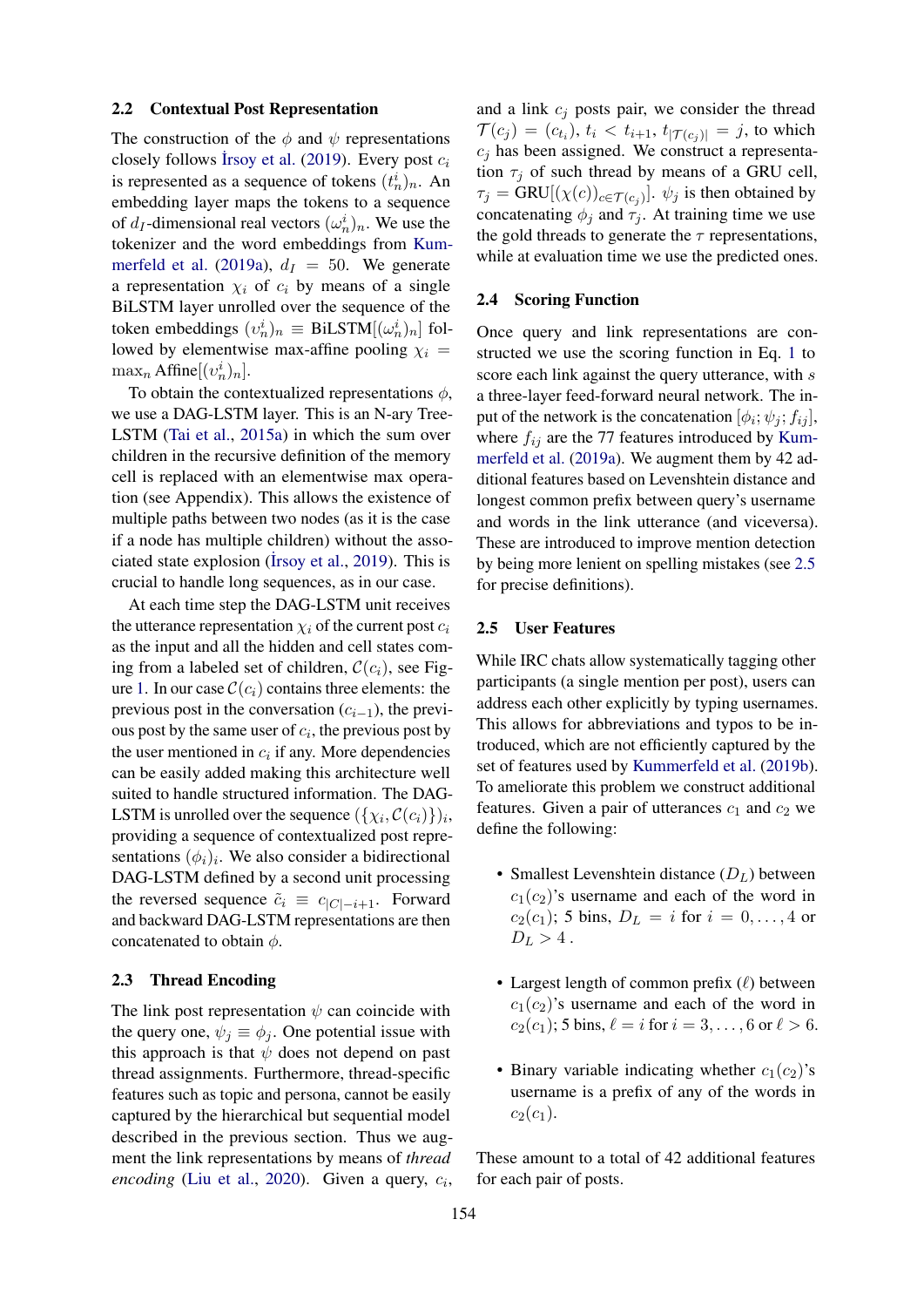<span id="page-3-0"></span>

| Model                              | Graph |                |   | <b>Cluster</b> |                |   |
|------------------------------------|-------|----------------|---|----------------|----------------|---|
|                                    | P     | R.             | F | Ρ              | R.             | F |
| Kummerfeld et al.                  |       | 73.7 71.0 72.3 |   |                | 34.6 38.0 36.2 |   |
| Zhu et al. $\star$                 |       | 73.2 69.2 70.6 |   |                | 35.8 32.7 34.2 |   |
| Li et al. $\star$                  |       |                |   |                | 42.3 46.2 44.1 |   |
| Yu and Joty                        |       | 74.7 72.7 73.7 |   |                | 33.0 38.9 36.0 |   |
| $+$ self.                          |       | 74.8 72.7 73.7 |   |                | 42.2 40.9 41.5 |   |
| $+$ joint train, self.             |       | 74.5 71.7 73.1 |   |                | 44.9 44.2 44.5 |   |
| $BiLSTM(\downarrow)$               |       | 73.9 71.2 72.5 |   |                | 31.3 37.5 34.1 |   |
| DAG-LSTM                           |       | 74.9 72.2 73.6 |   |                | 37.3 42.3 39.6 |   |
| $-$ user features ( $\downarrow$ ) |       | 74.0 71.3 72.6 |   |                | 33.6 39.7 36.4 |   |
| $-$ mention link                   |       | 74.5 71.8 73.1 |   |                | 33.5 38.3 35.7 |   |
| $+$ self. $(†)$                    |       | 74.9 72.6 73.8 |   |                | 41.1 41.1 41.1 |   |
| $+$ thread enc.                    |       | 75.0 72.3 73.7 |   |                | 37.3 42.5 39.7 |   |
| $+$ thread enc., self.             |       | 75.2 72.7 73.9 |   |                | 42.4 41.7 42.0 |   |

Table 1: Results of our experiments (*bottom*, best in bold) and literature (*top*, best underlined). The  $\uparrow(\downarrow)$  sign indicates the model being significantly better (worse) ( $p < 0.05$ ) than the DAG-LSTM entry based on a McNemar test [\(McNemar,](#page-5-15) [1947\)](#page-5-15) conducted on the *test* set. User features and mention links are included in this baseline model, thread encoding and self-link threshold tuning are not. Starred entries use contextual embeddings.

# 3 Results

#### 3.1 Evaluation

We conduct our experiments on the Ubuntu IRC dataset for disentanglement [\(Kummerfeld et al.,](#page-5-5) [2019a;](#page-5-5) [Kim et al.,](#page-4-11) [2019\)](#page-4-11). We focus on two evaluation metrics defined in [Kummerfeld et al.](#page-5-5) [\(2019a\)](#page-5-5): *graph*  $F_1$ , the F-score calculated using the number of correctly predicted reply-to pairs; *cluster* F1, the F-score calculated using the number of matching threads of length greater than 1.

### 3.2 Experiments

As a baseline, we use a BiLSTM model in which  $\phi_i(=\psi_i)$  is obtained as the hidden states of a bidirectional LSTM unrolled over the sequence  $(\chi_i)_i$ . The base DAG-LSTM model uses both username and mentions to define the children set  $C$  of an utterance. Bidirectionality is left as a hyperparameter. All our experiments use the same architecture from section [2](#page-1-1) to construct the utterance representation  $\chi$ . We train each model by minimizing the negative log-likelihood for Eq. [1](#page-1-0) using Adam optimizer [\(Kingma and Ba,](#page-5-16) [2019\)](#page-5-16). We tune the hyperparameters of each architecture through random search.<sup>[1](#page-3-0)</sup> Table 1 shows the test set performances of the models which achieve the best graph  $F_1$  score

<span id="page-3-2"></span>

| Model                    | Self-links |                |   |
|--------------------------|------------|----------------|---|
|                          | P          | R.             | F |
| <b>BiLSTM</b>            |            | 79.6 94.6 86.5 |   |
| DAG-LSTM                 |            | 82.8 93.8 88.0 |   |
| $+$ self-links threshold |            | 87.7 92.4 90.0 |   |
| $DAG-LSTM + thread$ enc. |            | 81.4 93.8 87.2 |   |
| $+$ self-links threshold |            | 89.8 90.6 90.2 |   |

Table 2: Thread starters (*self-links*) performances for our models in Table [1,](#page-3-0) before and after thresholding.

over the dev set. Optimizing graph over cluster score is motivated by an observation: dev set cluster  $F_1$  score displays a much larger variance than graph  $F_1$  score, which is roughly four-fold after subtracting the score rolling average. By picking the iteration with the best cluster  $F_1$  score we would be more exposed to fluctuation and to worse generalization, which we observe.

#### 3.3 Self-Links Threshold Tuning

As noted by [Yu and Joty](#page-5-17) [\(2020b\)](#page-5-17), the ability of the model to detect self-links is crucial for its final performances. In line with their findings, we also report that all our models are skewed towards high recall for self-link detection (Table [2\)](#page-3-2).

To help with this, we introduce two thresholds  $θ$  and  $δ$ , which we compare with  $\hat{p}$ , the argmax probability Eq. [1,](#page-1-0) and  $\Delta p$ , the difference between the top-2 predicted probabilities. Whenever the argmax is a self-link: if  $p < \theta$ , we predict the next-to-argmax link, otherwise we predict both the top-2 links if also  $\Delta \hat{p} < \delta$ . On the dev set, we first fine-tune  $\theta$  to maximize the self-link  $F_1$  score and the fine-tune  $\delta$  to maximize the cluster  $F_1$  score.

# 3.4 Results Discussion

Table [1](#page-3-0) shows our main results. Our DAG-LSTM model significantly outperforms the BiLSTM baseline. We perform ablation studies on our best DAG-LSTM model showing that while both user features and mention link provide a performance improvement for both cluster and graph score, only user features ablation results in a significant change. Self-links threshold tuning improves performances, particularly on cluster score for both models, highlighting the importance of correctly identifying thread starters.

The DAG-LSTM model with thread encoding achieves state of the art performances in predicting *reply-to* relations. This is particularly interesting especially when we compare with models employ-

<span id="page-3-1"></span><sup>&</sup>lt;sup>1</sup>We refer to the Appendix for details.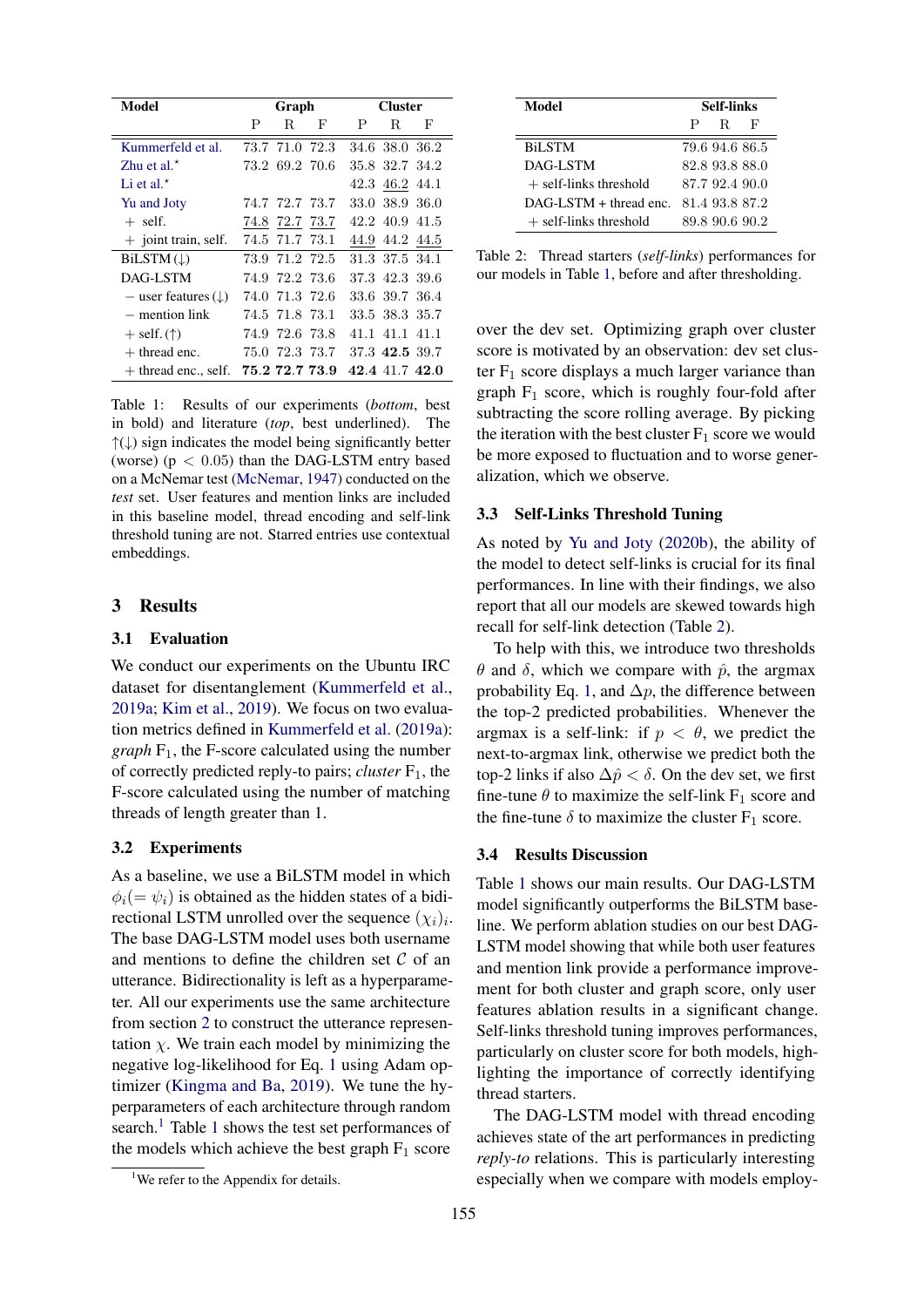ing contextual embeddings like [Zhu et al.](#page-5-7) [\(2020\)](#page-5-7). For the cluster scores, the best model is the pointer network model of [Yu and Joty](#page-5-10) [\(2020a\)](#page-5-10), which is anyway within less than 0.5% of the best contextual model, and within 2.5% of our model. The difference mainly arises from a difference in recall and corresponds to an absolute difference of less than 10 true positive clusters on the test set. Further comparisons with existing literature are limited by code not being available at the moment.

# 4 Conclusions

In this paper we apply, for the first time, DAG-LSTMs to the disentanglement task; they provide a flexible architecture that allows to incorporate into the learned neural representations the structured information which comes alongside multi-turn dialogue. We propose thread encoding and a new set of features to aid identification of user mentions.

There are possible directions left to explore. We modeled the reply-to relationships in a conversation by making an assumption of conditional independence of reply-to assignments. This is possibly a poor approximation and it would be interesting to lift it. A challenge with this approach is the computational complexity resulting from the large dimension of the output space of the reply-to classifier. We notice that thread encoding allows a non-greedy decoding strategy through beam search which would be interesting to further explore.

#### Acknowledgments

We thank the reviewers for their useful feedback. We thank Andy Liu, Camilo Ortiz, Huayan Zhong, Philipp Meerkamp, Rakesh Gosangi, Raymond (Haimin) Zhang for their initial collaboration. We thank Jonathan Kummerfeld for discussions. This work was performed while Lisa interned at Bloomberg, and was later supported by DARPA MCS Grant N66001-19-2-4031, NSF-CAREER Award 1846185, and a NSF PhD Fellowship. The views are those of the authors and not of the funding agencies.

### References

- <span id="page-4-0"></span>P. H. Adams and C. H. Martell. 2008. Topic Detection and Extraction in Chat. In *2008 IEEE International Conference on Semantic Computing*, pages 581–588.
- <span id="page-4-7"></span>Jane Bromley, James W Bentz, Léon Bottou, Isabelle Guyon, Yann LeCun, Cliff Moore, Eduard

Säckinger, and Roopak Shah. 1993. Signature Verification Using a "Siamese" Time Delay Neural Network. *International Journal of Pattern Recognition and Artificial Intelligence*, 7(04):669–688.

- <span id="page-4-10"></span>Kyunghyun Cho, Bart van Merrienboer, Dzmitry Bah- ¨ danau, and Yoshua Bengio. 2014. On the Properties of Neural Machine Translation: Encoder–Decoder Approaches. In *Proceedings of SSST-8, Eighth Workshop on Syntax, Semantics and Structure in Statistical Translation*, pages 103–111.
- <span id="page-4-8"></span>Jacob Devlin, Ming-Wei Chang, Kenton Lee, and Kristina Toutanova. 2019. [BERT: Pre-training of](https://doi.org/10.18653/v1/N19-1423) [deep bidirectional transformers for language under](https://doi.org/10.18653/v1/N19-1423)[standing.](https://doi.org/10.18653/v1/N19-1423) In *Proceedings of the 2019 Conference of the North American Chapter of the Association for Computational Linguistics: Human Language Technologies, Volume 1 (Long and Short Papers)*, pages 4171–4186, Minneapolis, Minnesota. Association for Computational Linguistics.
- <span id="page-4-2"></span>Andrei Dulceanu. 2016. Recovering Implicit Thread Structure in Chat Conversations. *Romanian Journal of Human-Computer Interaction*, 9(3).
- <span id="page-4-4"></span>Micha Elsner and Eugene Charniak. 2008. You Talking to Me? a Corpus and Algorithm for Conversation Disentanglement. *ACL-08: HLT*, page 834.
- <span id="page-4-1"></span>Micha Elsner and Eugene Charniak. 2010. Disentangling Chat. *Computational Linguistics*, 36(3):389– 409.
- <span id="page-4-3"></span>Gaoyang Guo, Chaokun Wang, Jun Chen, Pengcheng Ge, and Weijun Chen. 2018. Who is Answering Whom? finding "Reply-To" Relations in Group Chats with Deep Bidirectional LSTM Networks. *Cluster Computing*, pages 1–12.
- <span id="page-4-9"></span>Jia-Chen Gu, Tianda Li, Quan Liu, Xiaodan Zhu, Zhen-Hua Ling, and Yu-Ping Ruan. 2020. Pre-Trained and Attention-Based Neural Networks for Building Noetic Task-Oriented Dialogue Systems. In *AAAI 2020 Workshop on The Eighth Dialog System Technology Challenge*.
- <span id="page-4-6"></span>Sepp Hochreiter and Jürgen Schmidhuber. 1997. Long Short-Term Memory. *Neural computation*, 9(8):1735–1780.
- <span id="page-4-5"></span>Jyun-Yu Jiang, Francine Chen, Yan-Ying Chen, and Wei Wang. 2018. Learning to Disentangle Interleaved Conversational Threads with a Siamese Hierarchical Network and Similarity Ranking. In *Proceedings of the 2018 Conference of the North American Chapter of the Association for Computational Linguistics: Human Language Technologies, Volume 1 (Long Papers)*, pages 1812–1822.
- <span id="page-4-11"></span>Seokhwan Kim, Michel Galley, Chulaka Gunasekara, Sungjin Lee, Adam Atkinson, Baolin Peng, Hannes Schulz, Jianfeng Gao, Jinchao Li, Mahmoud Adada, et al. 2019. The Eighth Dialog System Technology Challenge. *arXiv preprint arXiv:1911.06394*.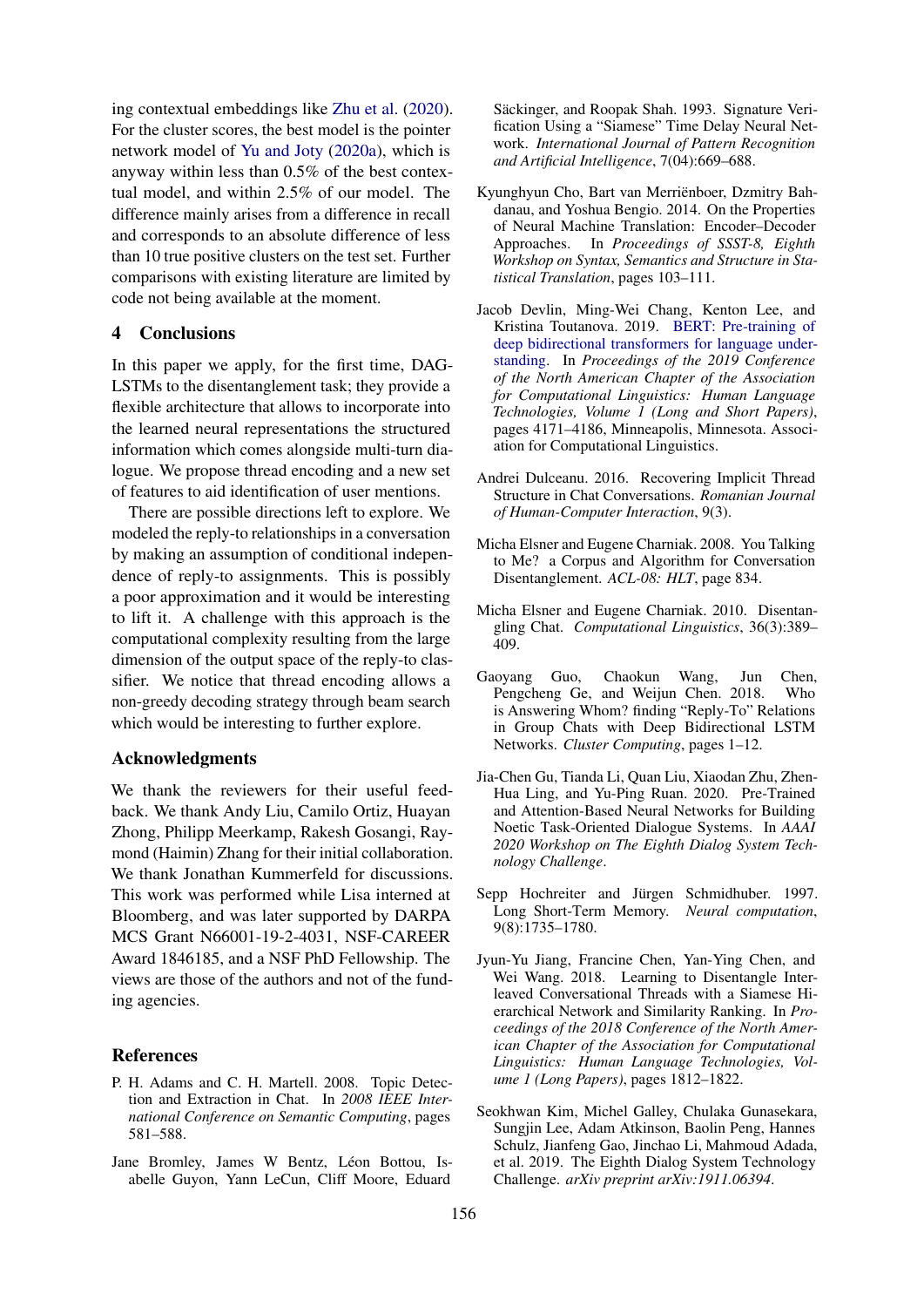- <span id="page-5-16"></span>Diederik P Kingma and J Adam Ba. 2019. A Method for Stochastic Optimization. arxiv 2014. *arXiv preprint arXiv:1412.6980*, 434.
- <span id="page-5-5"></span>Jonathan K Kummerfeld, Sai R Gouravajhala, Joseph J Peper, Vignesh Athreya, Chulaka Gunasekara, Jatin Ganhotra, Siva Sankalp Patel, Lazaros C Polymenakos, and Walter Lasecki. 2019a. A Large-Scale Corpus for Conversation Disentanglement. In *Proceedings of the 57th Annual Meeting of the Association for Computational Linguistics*, pages 3846– 3856.
- <span id="page-5-14"></span>Jonathan K. Kummerfeld, Sai R. Gouravajhala, Joseph J. Peper, Vignesh Athreya, Chulaka Gunasekara, Jatin Ganhotra, Siva Sankalp Patel, Lazaros C Polymenakos, and Walter Lasecki. 2019b. [A large-scale corpus for conversation disentangle](https://doi.org/10.18653/v1/P19-1374)[ment.](https://doi.org/10.18653/v1/P19-1374) In *Proceedings of the 57th Annual Meeting of the Association for Computational Linguistics*, pages 3846–3856, Florence, Italy. Association for Computational Linguistics.
- <span id="page-5-8"></span>Tianda Li, Jia-Chen Gu, Xiaodan Zhu, Quan Liu, Zhen-Hua Ling, Zhiming Su, and Si Wei. 2020. [Dialbert:](http://arxiv.org/abs/2004.03760) [A Hierarchical Pre-Trained Model for Conversation](http://arxiv.org/abs/2004.03760) [Disentanglement.](http://arxiv.org/abs/2004.03760) *CoRR*, abs/2004.03760.
- <span id="page-5-9"></span>Hui Liu, Zhan Shi, Jia-Chen Gu, Quan Liu, Si Wei, and Xiaodan Zhu. 2020. [End-to-End Transition-Based](https://doi.org/10.24963/ijcai.2020/535) [Online Dialogue Disentanglement.](https://doi.org/10.24963/ijcai.2020/535) In *Proceedings of the Twenty-Ninth International Joint Conference on Artificial Intelligence, IJCAI-20*, pages 3868– 3874. International Joint Conferences on Artificial Intelligence Organization. Main track.
- <span id="page-5-15"></span>Quinn McNemar. 1947. Note on the Sampling Error of the Difference between Correlated Proportions or Percentages. *Psychometrika*, 12(2):153–157.
- <span id="page-5-2"></span>Shikib Mehri and Giuseppe Carenini. 2017. Chat Disentanglement: Identifying Semantic Reply Relationships with Random Forests and Recurrent Neural Networks. In *Proceedings of the Eighth International Joint Conference on Natural Language Processing (Volume 1: Long Papers)*, pages 615–623.
- <span id="page-5-6"></span>Jeffrey Pennington, Richard Socher, and Christopher D Manning. 2014. Glove: Global Vectors for Word Representation. In *Proceedings of the 2014 conference on empirical methods in natural language processing (EMNLP)*, pages 1532–1543.
- <span id="page-5-1"></span>Dou Shen, Qiang Yang, Jian-Tao Sun, and Zheng Chen. 2006. [Thread Detection in Dynamic Text Message](https://doi.org/10.1145/1148170.1148180) [Streams.](https://doi.org/10.1145/1148170.1148180) In *Proceedings of the 29th Annual International ACM SIGIR Conference on Research and Development in Information Retrieval*, SIGIR '06, page 35–42, New York, NY, USA. Association for Computing Machinery.
- <span id="page-5-13"></span>Kai Sheng Tai, Richard Socher, and Christopher D Manning. 2015a. Improved Semantic Representations from Tree-Structured Long Short-Term Memory Networks. In *Proceedings of the 53rd Annual*

*Meeting of the Association for Computational Linguistics and the 7th International Joint Conference on Natural Language Processing (Volume 1: Long Papers)*, pages 1556–1566.

- <span id="page-5-18"></span>Kai Sheng Tai, Richard Socher, and Christopher D. Manning. 2015b. [Improved semantic representa](https://doi.org/10.3115/v1/P15-1150)[tions from tree-structured long short-term memory](https://doi.org/10.3115/v1/P15-1150) [networks.](https://doi.org/10.3115/v1/P15-1150) In *Proceedings of the 53rd Annual Meeting of the Association for Computational Linguistics and the 7th International Joint Conference on Natural Language Processing (Volume 1: Long Papers)*, pages 1556–1566, Beijing, China. Association for Computational Linguistics.
- <span id="page-5-0"></span>David R. Traum, Susan Robinson, and Jens Stephan. 2004. [Evaluation of multi-party virtual reality dia](http://www.lrec-conf.org/proceedings/lrec2004/pdf/768.pdf)[logue interaction.](http://www.lrec-conf.org/proceedings/lrec2004/pdf/768.pdf) In *Proceedings of the Fourth International Conference on Language Resources and Evaluation (LREC'04)*, Lisbon, Portugal. European Language Resources Association (ELRA).
- <span id="page-5-11"></span>Oriol Vinyals, Meire Fortunato, and Navdeep Jaitly. 2015. Pointer Networks. In *Advances in Neural Information Processing Systems*, pages 2692–2700.
- <span id="page-5-4"></span>Hongning Wang, Chi Wang, ChengXiang Zhai, and Jiawei Han. 2011. [Learning Online Discussion Struc](https://doi.org/10.1145/2009916.2009976)[tures by Conditional Random Fields.](https://doi.org/10.1145/2009916.2009976) In *Proceedings of the 34th International ACM SIGIR Conference on Research and Development in Information Retrieval*, SIGIR '11, page 435–444, New York, NY, USA. Association for Computing Machinery.
- <span id="page-5-3"></span>Yi-Chia Wang, Mahesh Joshi, William Cohen, and Carolyn Rose. 2008. Recovering Implicit Thread Struc- ´ ture in Newsgroup Style Conversations. In *AAAI*.
- <span id="page-5-10"></span>Tao Yu and Shafiq Joty. 2020a. Online Conversation Disentanglement with Pointer Networks. In *Proceedings of the 2020 Conference on Empirical Methods in Natural Language Processing (EMNLP)*, pages 6321–6330.
- <span id="page-5-17"></span>Tao Yu and Shafiq Joty. 2020b. [Online conversation](https://doi.org/10.18653/v1/2020.emnlp-main.512) [disentanglement with pointer networks.](https://doi.org/10.18653/v1/2020.emnlp-main.512) In *Proceedings of the 2020 Conference on Empirical Methods in Natural Language Processing (EMNLP)*, pages 6321–6330, Online. Association for Computational Linguistics.
- <span id="page-5-7"></span>Henghui Zhu, Feng Nan, Zhiguo Wang, Ramesh Nallapati, and Bing Xiang. 2020. Who Did They Respond To? Conversation Structure Modeling Using Masked Hierarchical Transformer. In *Proceedings of the AAAI Conference on Artificial Intelligence*.
- <span id="page-5-12"></span>Ozan İrsoy, Rakesh Gosangi, Haimin Zhang, Mu-Hsin Wei, Peter Lund, Duccio Pappadopulo, Brendan Fahy, Neophytos Neophytou, and Camilo Ortiz. 2019. [Dialogue Act Classification in Group Chats](http://arxiv.org/abs/1908.01821) [with DAG-LSTMs.](http://arxiv.org/abs/1908.01821) In *SIGIR 2019 Workshop on Conversational Interaction Systems*.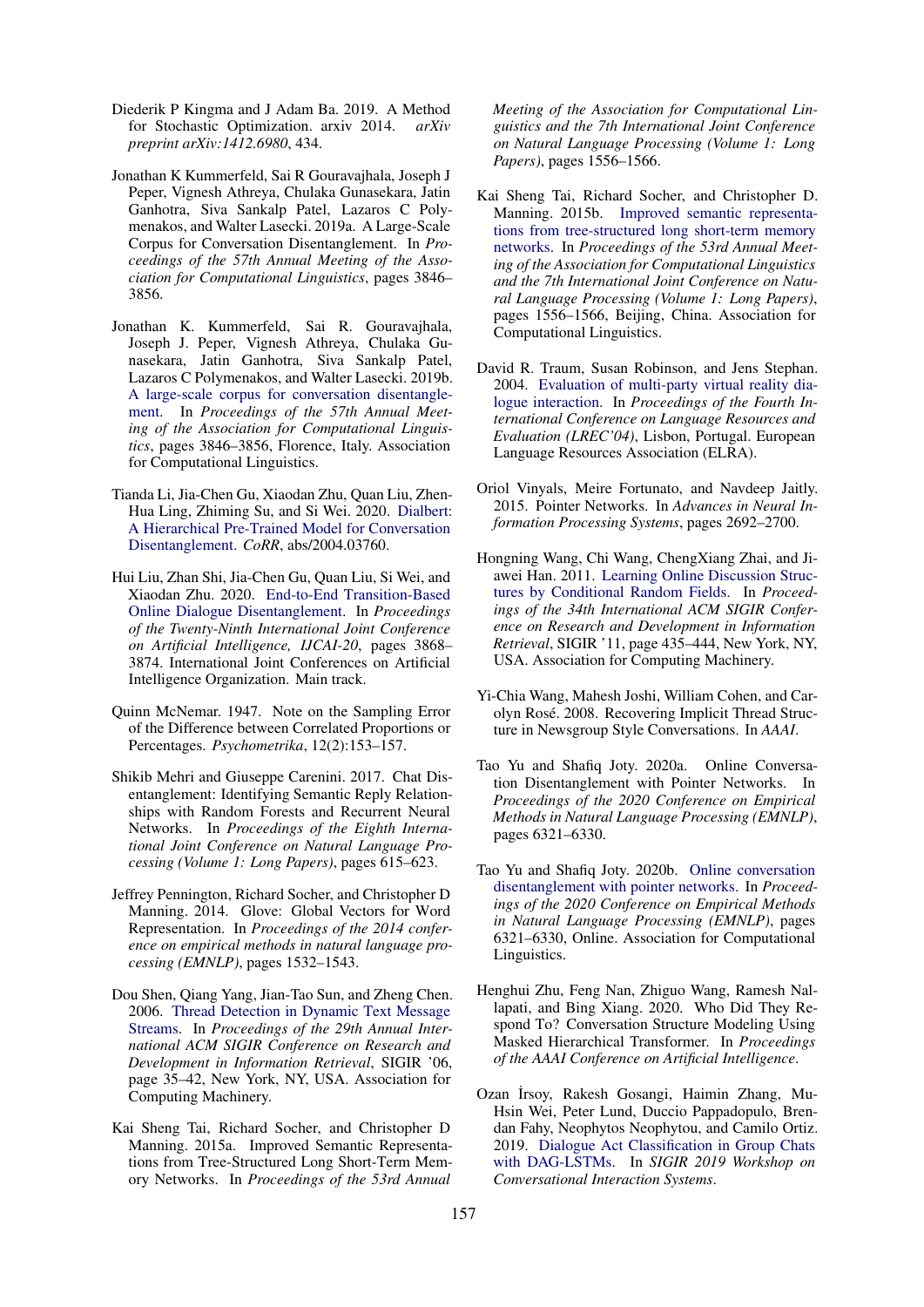### A Appendix

# A.1 DAG-LSTM Equations

A DAG-LSTM is a variation on the Tree-LSTM [\(Tai et al.,](#page-5-18) [2015b\)](#page-5-18) architecture, that is defined over DAGs. Given a DAG, G, we assume that for every vertex v of G, the edges  $e(v, v')$  connecting the children  $v' \in \mathcal{C}(v)$  to v can be assigned a unique label  $\ell_{v,v'}$  from a fixed set of labels.

A pair of states vectors  $(h_v, c_v)$  and an input  $x_v$ are associated to every vertex v. The DAG-LSTM equations define the states  $(h_v, c_v)$ , as a function of the input  $x_v$  and the states of its children:

$$
(h_v, c_v) = \text{DAG-LSTM}(x_v; \{(h_w, c_w) | w \in \mathcal{C}(v)\}).
$$
\n(2)

The equations defining such functions are the following:

<span id="page-6-0"></span>
$$
i_v = \sigma \bigg( W_{ix} x_v + \sum_{v' \in \mathcal{C}(v)} W_{ih}^{\ell_{v,v'}} h_{v'} \bigg) \tag{3}
$$

$$
f_{vv'} = \sigma \left( W_{fx} x_v + \sum_{v'' \in \mathcal{C}(v)} W_{fh}^{\ell_{v,v'}\ell_{v,v''}} h_{v''} \right) \tag{4}
$$

$$
c_v = i_v \odot u_v + \max_{v' \in \mathcal{C}(v)} f_{vv'} \odot c_{v'}
$$
 (5)

$$
h_v = o_v \odot \tanh(c_v) \tag{6}
$$

The equations for the  $o$  and  $u$  gates are the same as those for the  $i$  gate by replacing everywhere  $i \rightarrow o, u$ . Bias vectors are left implicit in the definition of i, f, o, and  $u$ .  $\odot$  represents Hadamard product and max in Eq. [5](#page-6-0) represent elementwise max operation.

A bidirectional DAG-LSTM, is just a pair of independent DAG-LSTM, one of which is unrolled over the time reversed sequence of utterances. The output of a bidirectional DAG-LSTM is the concatenation of the  $h$  states of the forward and backward unit for a given utterance.

### A.2 Training and Hyperparameter Tuning

We use adjudicated training, development, and test sets from [\(Kummerfeld et al.,](#page-5-14) [2019b\)](#page-5-14). Each of these dataset is composed a set of conversation (153 in the training set and 10 in both development and test set) each representing a chunk of contiguous posts from the IRC #Ubuntu channel. Each of these conversation contains strictly more than 1000 posts (exactly 1250 and 1500 for dev and test set respectively). Annotations are available for all but the first 1000 posts in every conversation. We apply some preprocessing to these conversations. We chunk the annotated section of every training conversation in contiguous chunks of 50 posts each, starting from the first annotated post.<sup>[2](#page-6-1)</sup> To each of these chunks we attach a past context of 100 posts and a future context of 50, resulting in 200 utterances long chunks. For each of these chunks we keep only those annotated links for which the response utterance lies in the central 50 posts. We do not chunk development and test set, but drop the first 900 post in every conversation.

The various architectures we consider share the same set of parameters to fine-tune. One parameter  $d_h$  controls the dimension of the hidden state of the LSTMs and one parameter  $d_{FF}$  controls the dimension of the hidden layers of the feed-forward scorer. We use word dropout, apply dropout after the max-affine layer, and apply dropout after activation at every layer of the feed-forward scorer. We clip all gradient entries at 5. We use a single layer of LSTMs and DAG-LSTMs to build the  $\chi$  and  $\phi, \psi$  representations and we do not dropout any of their units. Similarly we use a single layer GRU for the thread encoder. We list all the hyperparameters in Table [3](#page-7-0) together with their range and distribution used for the random search.

Hyperparameter optimization is performed by running 100 training jobs for the base BiLSTM architecture, DAG-LSTM, and DAG-LSTM with thread encoding. Our published results are from the best among these runs. The best sets of parameters we find for each of these architectures are:

- BiLSTM:  $d_h$  = 256,  $d_{FF}$  = 128, no word and max-affine dropout, a feed forwarddropout equal to 0.3, and a learning rate of  $2.4 \times 10^{-4}$ .
- DAG-LSTM:  $d_h = 64$ ,  $d_{FF} = 256$ , no word and max-affine dropout, a feed forwarddropout equal to 0.3, and a learning rate of  $7.3 \times 10^{-4}$ .
- DAG-LSTM with thread encoding:  $d_h$  =  $d_{FF}$  = 256, word and max-affine dropout equal to 0.3, a feed forward-dropout equal to 0.5, and a learning rate of  $7.9 \times 10^{-4}$ .

User feature and mention link ablations are obtained by fixing all parameters of the best DAG-LSTM run (removing the feature we are experimenting with) and running 10 jobs by only changing the random seed.

<span id="page-6-1"></span><sup>&</sup>lt;sup>2</sup>This may result in the last chunk to have less than 50 posts. This happens for 45 conversations.